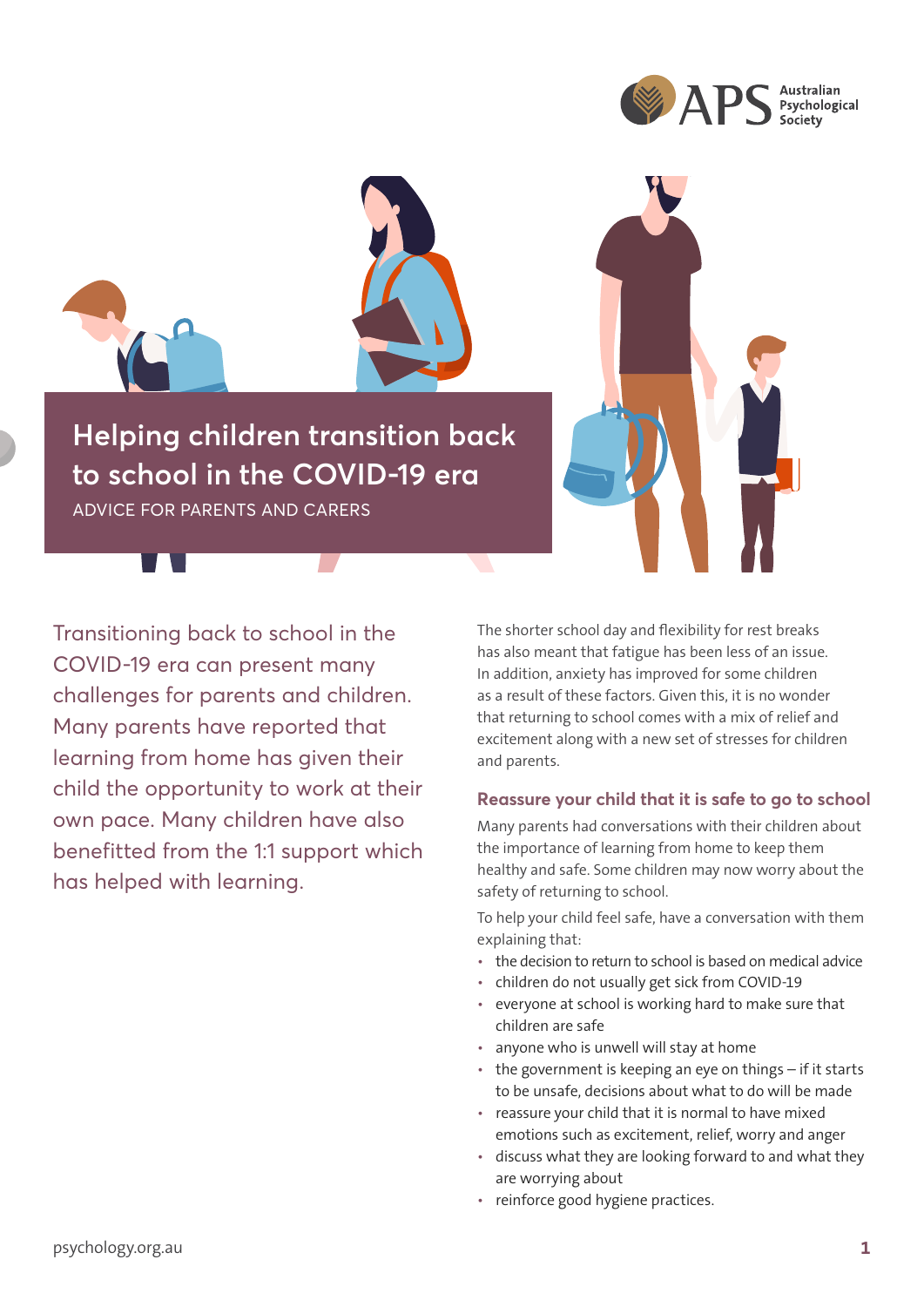

After school, it will be important to:

- talk to your child about their day, including what they enjoyed, what they felt worried about and what they are looking forward to tomorrow
- schedule extra family time as your child is likely to have missed being at home with you
- your child may feel more fatigued and will benefit from quiet activities to recharge.

# **Prepare your child for changes to usual school processes**

Your school may have made changes to their normal processes. Your school will communicate these changes with you – these may vary across schools. To help prepare your child:

- talk to your child about upcoming changes the more they understand the changes, the more comfortable they are likely to feel about them
- write social stories with your child about changes to routine
- ask to have an extra online 1:1 session between the teacher and/or learning support worker and your child before going back to school
- see if there are any strategies that home learning enabled that you might be able to take to the classroom
- ask your child what will make their transition back to school easier and see if this can be accommodated by your child's teacher, for example, knowing the class seating plan or the first activity of the day may help.

#### **Re-establish normal routines in the lead up to school**

- The week before: Return children to their usual wake up and bedtime routines, as well as breakfast and morning snack/lunch.
- The day before: Involve your child in packing their bag and preparing their uniform - this leaves you plenty of time to notice if anything is forgotten.
- The morning of: Allow more time than usual to get ready.

Some schools may not allow parents to walk children to their classroom. This may make it harder for some children to separate from parents. Prepare your child for this by:

- discussing what might be different about the drop off and pick up procedures and how you will manage it as a family
- talk through the new procedure and role play or write social stories
- reassure your child that there will be plenty of staff to help take them to their classrooms
- ask your child if there is anything that will make this easier for them, such as arriving to school with a buddy or taking a special item that helps them feel 'brave'.

# **Returning to school before siblings**

Younger children returning to school earlier than other family members may feel disappointed that their siblings are continuing with home learning or may feel disconnected from the family. You can help your child by:

- reassuring them that is ok to feel disappointed
- explaining that all children will be returning to school soon
- allowing your child to pick a fun activity to complete when they get home from school so that they have something to look forward to
- avoid scheduling any 'fun' activities with other family members or friends whilst your child is at school.

# **Tips for children with cognitive and behavioural challenges**

As children adjust to the new routine, cognitive and/or behavioural difficulties may seem more challenging. The following strategies can help children with an acquired brain injury (ABI) or other neurodevelopmental difficulties to avoid these issues as they transition back to school

- Fatigue may be more problematic for these children either as a direct consequence of their difficulties or due to the extra effort it takes for them to readjust to change. Consider slowly increasing your child's attendance at school to help combat fatigue – you may consider shorter days or rest days.
- Speak to the school about incorporating more rest breaks throughout the day for your child.
- Speak to your school about reducing or eliminating homework until your child has settled back into a routine.